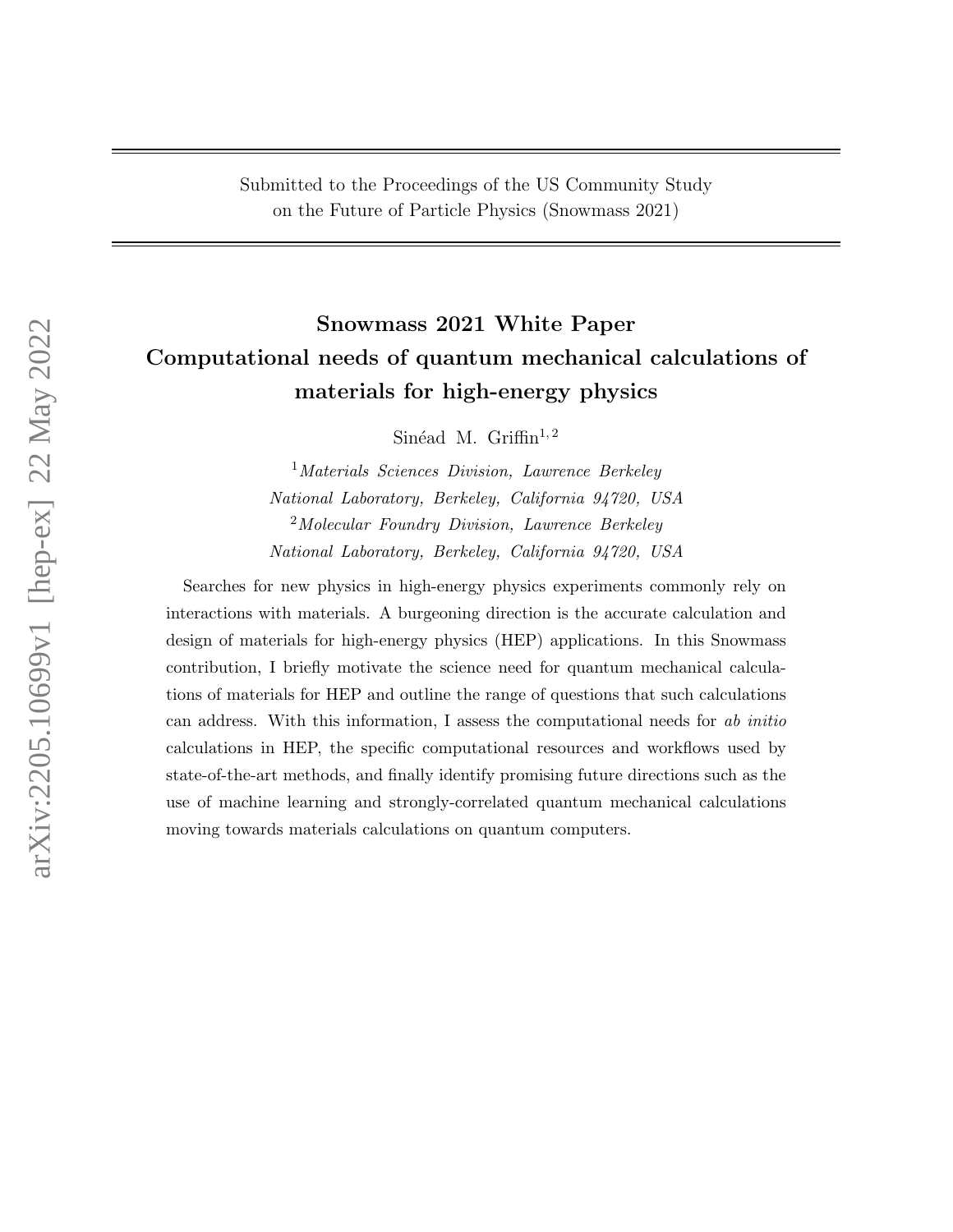#### **CONTENTS**

|  | I. Science Need for Advanced Calculations of Quantum Materials in HEP | $\overline{2}$ |
|--|-----------------------------------------------------------------------|----------------|
|  | II. Computational Efforts in Quantum Materials for HEP                | $\overline{4}$ |
|  | A. Accurate description of quantum materials and phenomena            | $\overline{4}$ |
|  | B. Materials informatics for accelerated discovery and inverse design | $\overline{4}$ |
|  | C. Machine learning (ML) for quantum mechanical calculations          | 5              |
|  | III. General Patterns of HPC Usage                                    | 5              |
|  | A. Resource requirements                                              | 5              |
|  | B. Data generation, transfer, curation and dissemination              | 6              |
|  | IV. Outlook                                                           | $\overline{7}$ |
|  | References                                                            |                |

# <span id="page-1-0"></span>I. SCIENCE NEED FOR ADVANCED CALCULATIONS OF QUANTUM MATERIALS IN HEP

Next-generation HEP experiments are firmly entering the 'quantum' realm where the energy scales and interactions of interest are approaching quantum limits  $[1-3]$  $[1-3]$ . This push towards quantum is aptly exemplified in searches for new physics (such as dark matter (DM)) that lie below the weak mass scale both in proposing new modes of coupling to the standard model, and fresh strategies for sensors and readout that surpass current sensing limits. Because of this, an in-depth understanding of the quantum behavior of the materials that make up target/sensing systems is now needed for:

- Accurate calculations of the material's form factor for specific couplings to new physics
- Target/sensing efficiency calculations that incorporate decay channels, transduction, and carrier transport
- The role of materials inhomogeneities, defects and other decoherence channels for interpretation of near-threshold measurements
- Materials design for the systematic improvement of detector/sensor regimes
- Novel detection/sensing platforms based on (exotic) materials properties

As a brief motivational case study, we consider the need for materials theory and design through state-of-the-art quantum mechanical calculations in sub-GeV DM detection based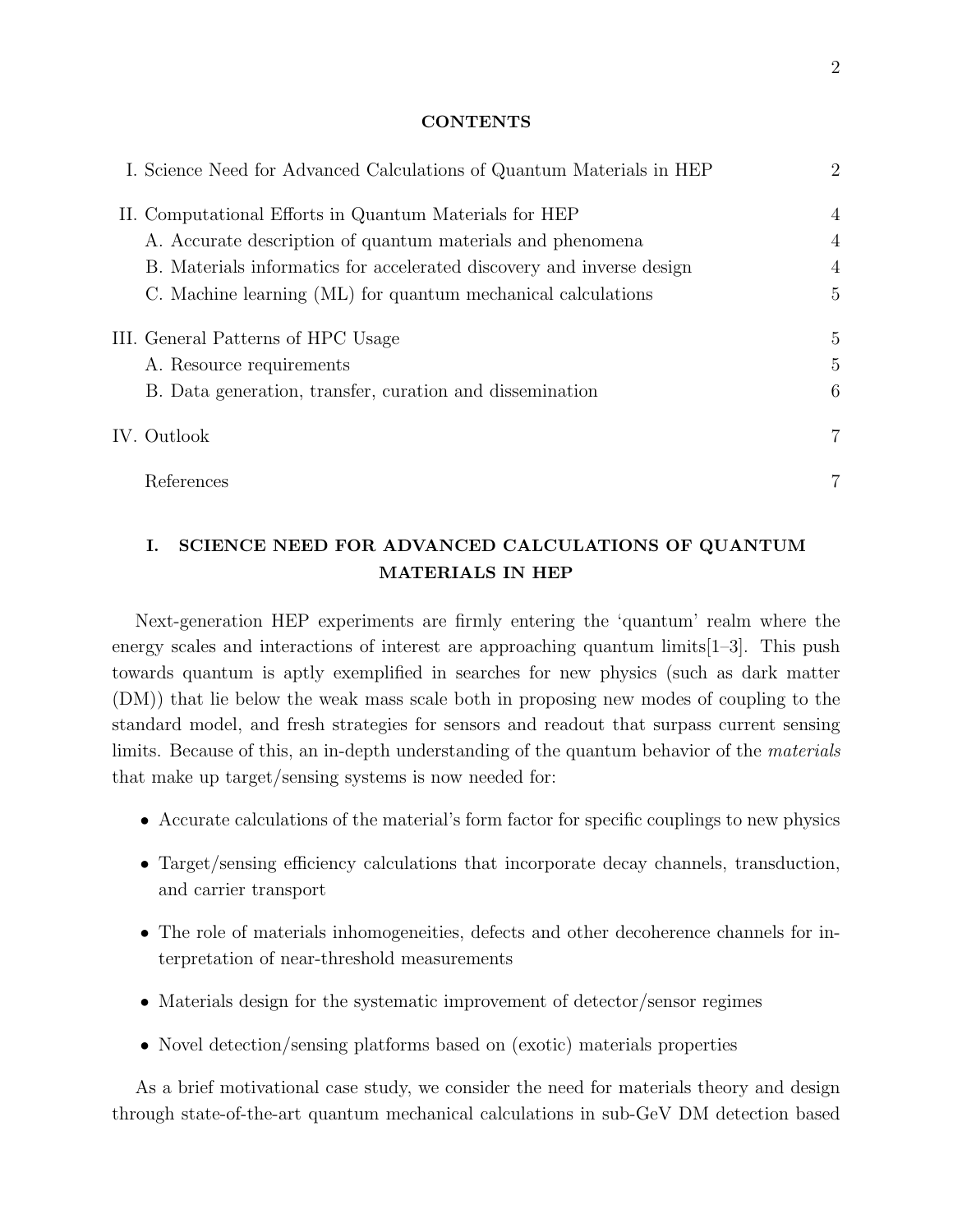on quasiparticle scattering (e.g. phonons)[\[4,](#page-6-4) [5\]](#page-7-0). In such proposals, DM interacts with the standard model through quasiparticle scattering, with the type and profile of quasiparticle generated depending on the DM-matter coupling  $[6]$ . With the known DM constraints on masses and interactions, the challenge lies in the accurate calculation of the material's response, the evolution of these quasiparticles before and during readout, and their transduction efficiency for readout. Therefore, accurate quantum mechanical descriptions and design of materials' properties and function are required for any next-generation HEP detector or sensor relying on low-threshold phenomena[\[7\]](#page-7-2).

First-principles descriptions of such materials' properties, responses and energy transfer processes is possible using state-of-the-art Density Functional Theory (DFT) calculations[\[8\]](#page-7-3). DFT is the work-horse for the *ab initio* description of materials at a quantum mechanical level and has recently been applied to accurately describe a range of HEP science problems such as DM-electron and DM-phonon interactions in a variety of materials[\[5,](#page-7-0) [9–](#page-7-4)[12\]](#page-7-5). Crucially, being entirely first-principles these robust methods eliminate the need for empirical parameters, and when carefully applied, can describe and predict the behavior of materials within a few percent of accuracy. The power and accuracy of these approaches can also enable the inverse design of target functional properties, such as that recently carried out for the design of spin-orbit semiconductors for electron-based DM detection[\[13\]](#page-7-6).

Applications of ab initio approaches in HEP include the prediction of novel materials systems/phenomena for targets and sensors including new chemistries/materials, combinations of materials, and material architectures that can both maximize current detector/sensing efficiency and propose entirely new paradigms and systems with improved functionality. They can also be employed to accurately quantify material-based origins of excess signals, diagnose decoherence in quantum systems, and suggest mitigation strategies – for example these methods have recently identified the origin of spin-based decoherence channels in superconducting qubits – the resulting materials-based improvements led to a factor of 6 increase in resonator quality factor[\[14\]](#page-7-7). Current applications of quantum materials in HEP focus on single-particle phenomena that are typically described in a non-interacting framework. However, these proposals do not take advantage of the thriving field of correlated quantum phenomena where small perturbations can result in threshold or cascade events, apt for small mass/energy detection[\[15\]](#page-7-8). Looking to the future, contemporary discoveries in quantum materials of novel correlated phases and phenomena including spin, topology and orbital degrees of freedom should be explored for HEP applications, with the corresponding quantum mechanical calculations going beyond DFT to accurately include strongly-correlated physics  $(e.g. DFT+DMFT)$ .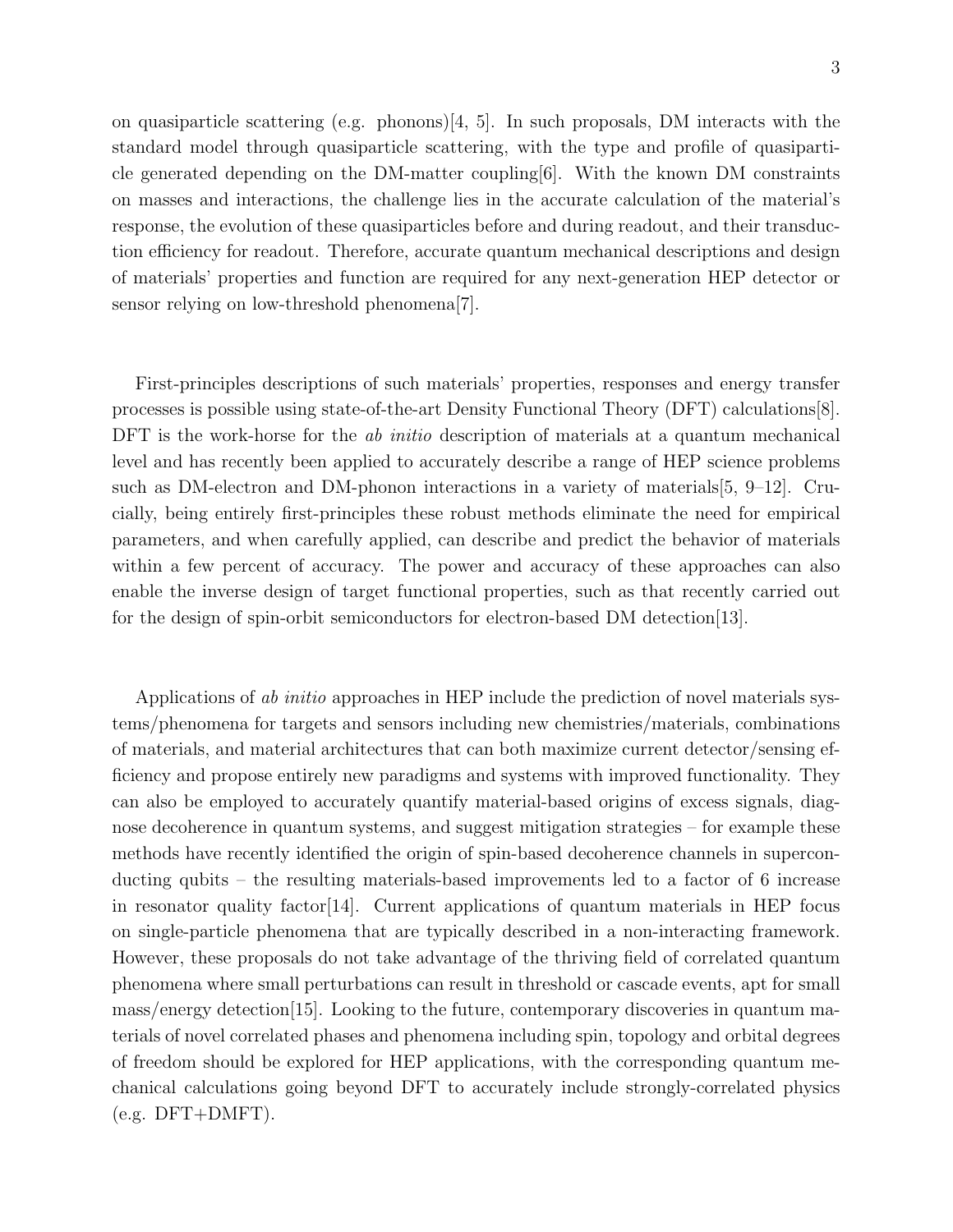#### <span id="page-3-0"></span>II. COMPUTATIONAL EFFORTS IN QUANTUM MATERIALS FOR HEP

#### <span id="page-3-1"></span>A. Accurate description of quantum materials and phenomena

Calculations of quantum materials including their single-particle spectra are currently used to estimate electronic and phononic properties of materials for HEP applications[\[5\]](#page-7-0). Standard first-principles methods for this offer a balance of accuracy with computational efficiency, and can be extended to include higher-order diagrammatic expansions of quasiparticle interactions (e.g. multiphonon responses). This can also include the prediction of quasiparticle transduction and coherence between disparate degrees of freedom (e.g. spin to charge) to propose novel detection and sensing schemes[\[12\]](#page-7-5). However, beyond-DFT approaches are required when phenomena beyond their mean-field, ground state properties are relevant, sometimes at a much higher computational cost. For example, underlocalization in commonly-employed DFT functionals results in bandgaps and defect properties that can deviate significantly from experiment – advanced methods such as the use of hybrid functionals, that include the calculation of exact exchange, can improve this with a higher compute cost. The accurate description of quasiparticle excitations requires calculation of the selfenergy of the many-body electron problem through the GW approximation[\[16\]](#page-7-9), for example, resulting in a significant increase in computational cost. Strong correlations beyond those captured with simple extensions to DFT can be incorporated through the construction of embedding theories such as Dynamical Mean-Field Theory (DMFT)[\[17\]](#page-7-10), which again come at a high computational cost. Looking to the future, quantum computers offer great potential for simulations of such quantum embedding models (e.g. the Hubbard model), with nearer-term applications using hybrid quantum-classical approaches to simulate materials' properties[\[18\]](#page-7-11).

# <span id="page-3-2"></span>B. Materials informatics for accelerated discovery and inverse design

Materials theory and design is enhanced by the construction of materials databases (the Materials Genome Initiative[\[19\]](#page-7-12)) facilitated by both improved quantum mechanical methodology and high-performance computing (HPC) capabilities. Using materials informatics approaches, novel chemistries and materials can be identified from these large databases (e.g. the Materials Project[\[20\]](#page-8-0)) by combining targeted high-throughput calculations, materials theory, data science, and machine learning, and have made key discoveries in fields as disparate as batteries, superconductivity and photovoltaics. Nascent efforts to use such computational materials informatics approaches are being explored for novel HEP detector materials [\[13,](#page-7-6) [21\]](#page-8-1), and have a huge potential for materials and systems optimization in HEP. Such identification and prediction of materials can then be used as a guide for the synthesis of optimal sensor and detector materials, with a theory/experiment feedback loop for im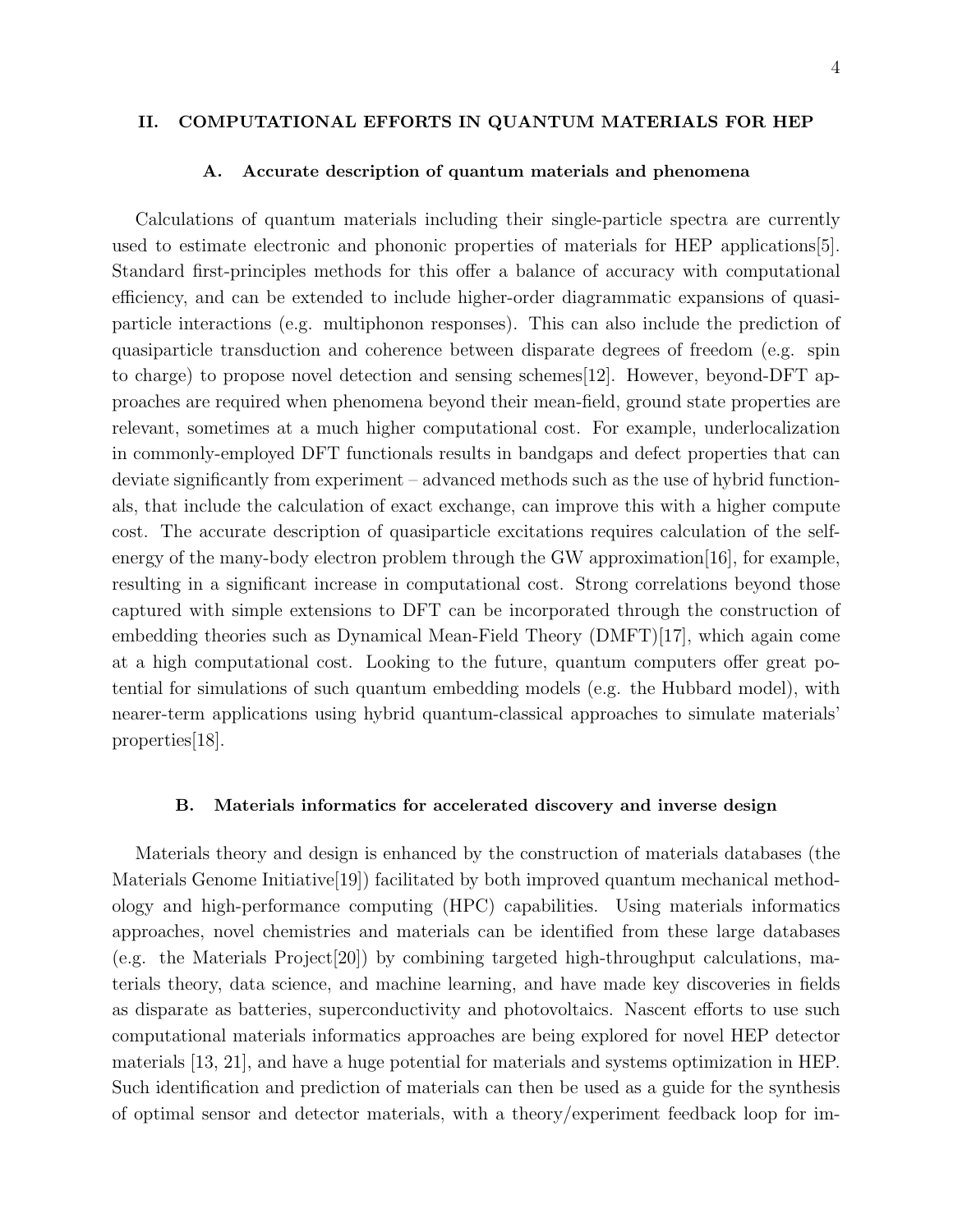proved predictions and synthesis. For example, following the proposal of Marsh et al. to detect axion DM in antiferromagnetic topological insulators (AFTIs)[\[11\]](#page-7-13), several new AFTIs were identified by combining a high-throughput search of the Materials Project with DFT calculations and symmetry analysis[\[22\]](#page-8-2). Automation of high-throughput calculations and searches can accelerate discovery through workflows developed for materials theory applications, towards optimization of target and response properties. These results can be made available to the community through the publication of online databases for general reference datasets.

# <span id="page-4-0"></span>C. Machine learning (ML) for quantum mechanical calculations

Full *ab initio* treatment of materials properties encompasses a range of established methods as described above, with the computational cost being proportional to the level of complexity and accuracy needed (see Section [III A\)](#page-4-2). A rapidly emerging approach is the development of machine learning models to reproduce the essential features of these complex calculations but with significantly reduced computational overhead[\[23\]](#page-8-3). Training data for ML models will require the production and curation of high-quality calculations (10s-100s of GBs) which can then be centralized and disseminated for a variety of applications in quantum materials in addition to HEP.

# <span id="page-4-1"></span>III. GENERAL PATTERNS OF HPC USAGE

# <span id="page-4-2"></span>A. Resource requirements

The most used quantum mechanical first principles method is DFT which, for example, accounts for over 70% of NERSC allocation time in materials science/solid state physics, and is the most used algorithm at NERSC (for comparison see DFT and Lattice QCD statistics for NERSC AY 2018 in Fig[.1\)](#page-5-1). A standard DFT calculation solves the many-body Schrödinger equation using careful approximations – most common DFT algorithms have  $O(N^3)$  scaling where N is the number of electrons in the system. Therefore, computational requirements can reach very large scales with increasing system sizes and/or complexity (e.g. accurate simulations of interfaces of multi-component systems). While a typical calculation solves the many-body Hamiltonian for total energy in a single self-consistent calculation, more complex calculations needing several self-consistent calculations and/or derivatives of energy to obtain forces (e.g. to find optimal atomic geometries) can rapidly increase the computational resources needed. Commonly, DFT practitioners are limited to a few hundred atoms for standard simulations because of the  $O(N^3)$  scaling – many strategies for dealing with more complex larger systems are used including splitting up large models into smaller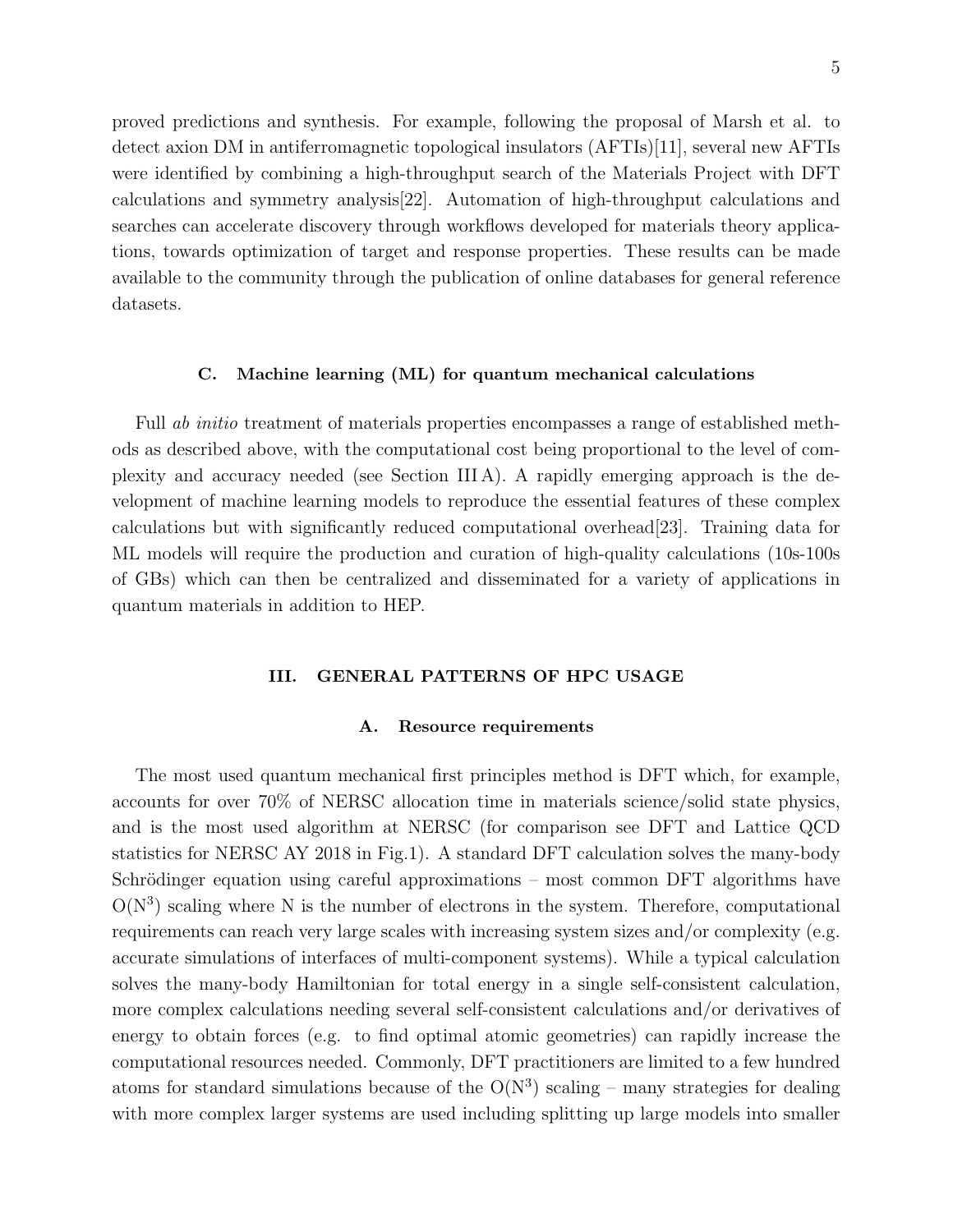

<span id="page-5-1"></span>FIG. 1. Top algorithms among NERSC codes for allocation year 2018. Reproduced from Ref. [\[27\]](#page-8-4)

subsystems, or developing effective models derived from *ab initio* parameters. However, for some cases, petascale (and even exascale) resources may be required, for example when studying complex heterostructures that cannot be simplified further, or for materials and phenomena that require higher-level theory and thus higher compute resources (e.g. the GW approximation has applications with  $O(N^4)$  scaling [\[24\]](#page-8-5)). More recently,  $O(N)$  scaling algorithms – linear scaling DFT – have been developed and implemented in code packages[\[25,](#page-8-6) [26\]](#page-8-7), but at the expense of some of the range of applicability and accuracy for the systems under study, and are generally not currently suitable for correlated quantum materials that are the main focus of HEP applications.

Workflows for calculations of materials make use of a wide variety of HPC resources, ranging from few-node local clusters and mid-sized institution compute clusters to larger scale national facilities such as NERSC and XSEDE. In addition to conventional CPU architectures, several standard code packages are now optimized and scale well with GPUs. Most practitioners do not use any of these resources exclusively with typical workflows requiring a combination for file preparation and testing (local), and larger production runs (national HPC facilities). While some analysis can be performed on-the-fly, most workflows will make extensive use of a combination of HPC resources for preparation, analysis and curation of datasets. Because of this, efficient transfer of large data sets between these different compute resources is needed both during production runs and following the completion of the project for storage and archiving (often datasets may not reside on the HPC facilities where they have been created for future access, curation and re-use). Globus file transfer, for example, is often used for transfer between national facilities and local university clusters.

#### <span id="page-5-0"></span>B. Data generation, transfer, curation and dissemination

Workflows using DFT and beyond-DFT methods to calculate materials properties typically generated 10s-100s TB of data per user, depending on the complexity of the system and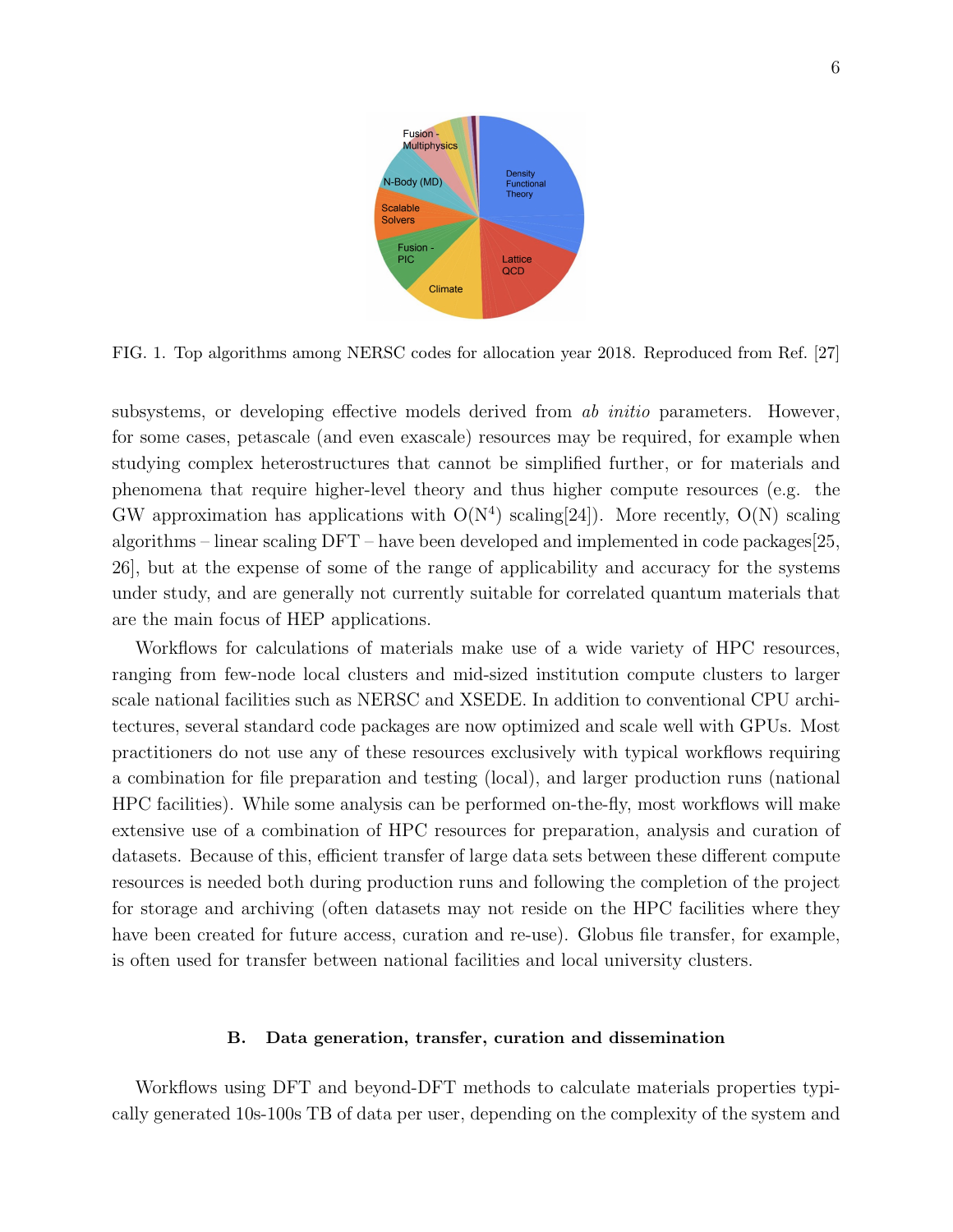the targeted properties. Much of this will be high-quality materials data that can be used for a wide range of applications both within and outside of HEP. To avoid duplication of efforts, and to maximize the utility of these computationally demanding calculations, they should be disseminated and maintained in databases that can be easily accessed and interpreted across disciplines. For example, the storage and dissemination of raw data can be done with the DOE's Materials Data Facility (MDF)[\[28\]](#page-8-8), which will also attach a unique identifier to each dataset for property attribution and provenance. Higher-level raw data which often comprises of extracted physically-relevant information can be curated and preserved through *MPContribs*<sup>[\[29\]](#page-8-9)</sup> as part of the Materials Project. Codes, models, model parameters and algorithms used in the simulations, theoretical models and ML approaches should be made open source through common repositories such as github, with source datasets linked at their location in the MDF. ML products (code, models and networks) can be disseminated through the MLExchange[\[30\]](#page-8-10), a DOE platform for storing, maintaining and tracking ML-related data.

# <span id="page-6-0"></span>IV. OUTLOOK

Given the vast potential for the calculation, prediction and design of materials for HEP applications, this whitepaper outlines the computational needs for such efforts, and considerations for planning future HPC resources that take these into account. This effort also highlights the need to multidisciplinary collaboration across HEP, condensed matter physics and computational materials science, and how common datasets, codes and materials properties can be an effective means of accelerated progress in the design and interpretation of HEP experiments.

- <span id="page-6-2"></span><span id="page-6-1"></span>[1] E. Farhi, S. Jordan, P. Hayden, M. Lukin, J. Maldacena, J. Preskill, P. Shor, J. Taylor, and C. Williams, "Grand challenges at the interface of quantum information science, particle physics, and computing," DoE Community Report (2015).
- [2] E. Fradkin, J. Maldacena, L. Chatterjee, and J. W. Davenport, "BES-HEP connections: Common problems in condensed matter and high energy physics, Round Table Discussion," <https://www.osti.gov/biblio/1275474> (2015).
- <span id="page-6-3"></span>[3] S. Chattopadhyay, R. Falcone, and R. Walsworth, ["Quantum Sensors at the Intersections](http://dx.doi.org/10.2172/1358078) [of Fundamental Science, Quantum Information Science & Computing,"](http://dx.doi.org/10.2172/1358078) [https://www.osti.](https://www.osti.gov/biblio/1358078) [gov/biblio/1358078](https://www.osti.gov/biblio/1358078) (2016).
- <span id="page-6-4"></span>[4] R. Essig, M. Fernandez-Serra, J. Mardon, A. Soto, T. Volansky, and T.-T. Yu, "Direct detection of sub-GeV dark matter with semiconductor targets," [Journal of High Energy Physics](https://doi.org/10.1007/JHEP05(2016)046)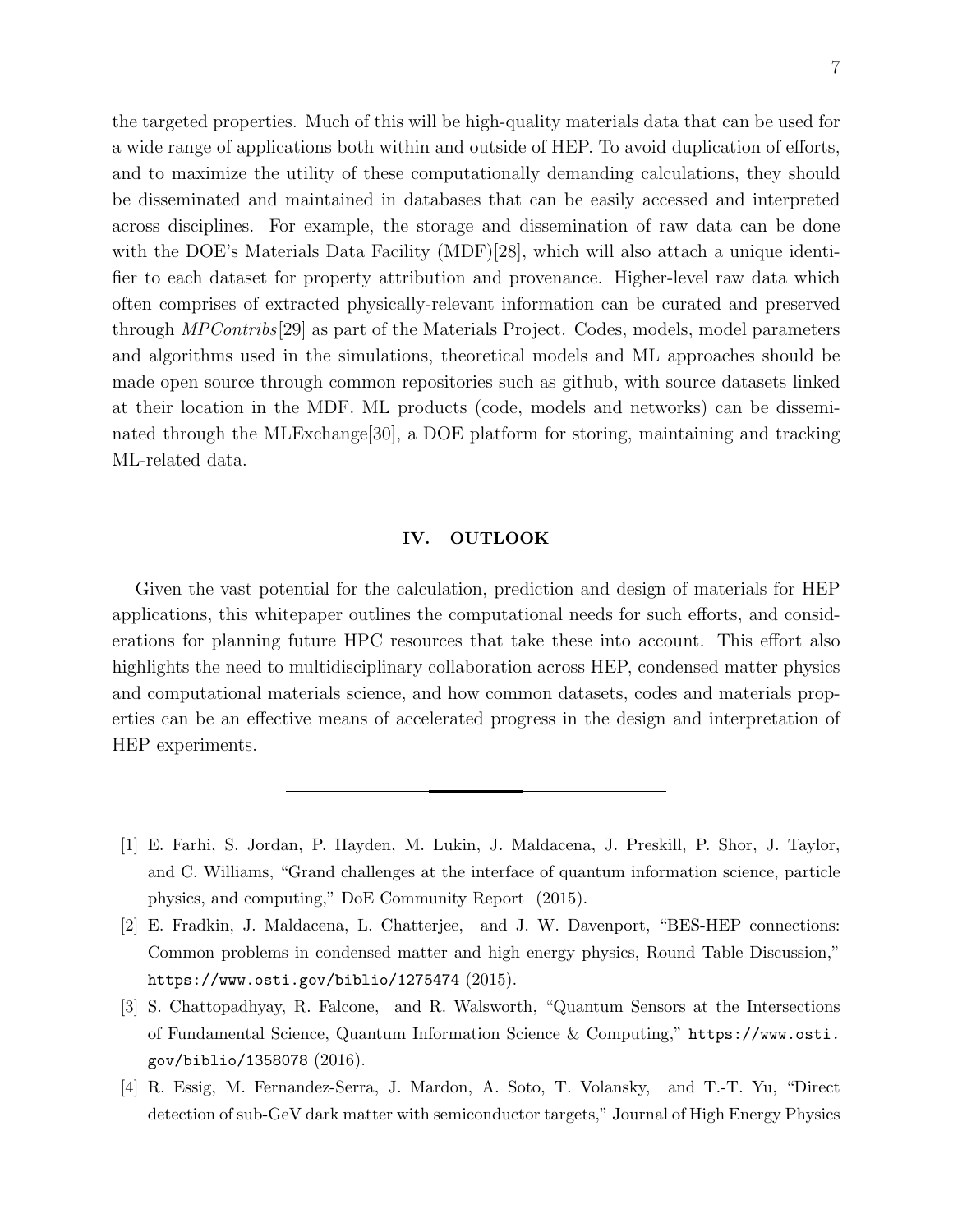46 [\(2016\).](https://doi.org/10.1007/JHEP05(2016)046)

- <span id="page-7-0"></span>[5] S. M. Griffin, K. Inzani, T. Trickle, Z. Zhang, and K. M. Zurek, "Multichannel direct detection of light dark matter: Target comparison," [Physical Review D](http://dx.doi.org/10.1103/PhysRevD.101.055004) 101, 055004 (2020).
- <span id="page-7-1"></span>[6] T. Trickle, Z. Zhang, K. M. Zurek, K. Inzani, and S. M. Griffin, "Multi-channel direct detection of light dark matter: theoretical framework," Journal of High Energy Physics 2020, 1–36 (2020).
- <span id="page-7-2"></span>[7] Y. Kahn and T. Lin, "Searches for light dark matter using condensed matter systems," Reports on Progress in Physics (2022).
- <span id="page-7-3"></span>[8] J. Hafner, C. Wolverton, and G. Ceder, "Toward computational materials design: the impact of density functional theory on materials research," MRS bulletin 31, 659–668 (2006).
- <span id="page-7-4"></span>[9] C. Blanco, Y. Kahn, B. Lillard, and S. D. McDermott, "Dark matter daily modulation with anisotropic organic crystals," [Physical Review D](http://dx.doi.org/ 10.1103/PhysRevD.104.036011) 104, 036011 (2021).
- [10] R. Catena, T. Emken, M. Matas, N. A. Spaldin, and E. Urdshals, "Crystal responses to general dark matter-electron interactions," [Physical Review Research](http://dx.doi.org/ 10.1103/PhysRevResearch.3.033149) 3, 033149 (2021).
- <span id="page-7-13"></span> $[11]$  D. J. Marsh, K. C. Fong, E. W. Lentz, L. Smejkal, and M. N. Ali, "Proposal to detect dark matter using axionic topological antiferromagnets," Physical Review Letters 123, 121601 (2019).
- <span id="page-7-5"></span>[12] H. S. Røising, B. Fraser, S. M. Griffin, S. Bandyopadhyay, A. Mahabir, S.-W. Cheong, and A. V. Balatsky, "Axion-matter coupling in multiferroics," Physical Review Research 3, 033236 (2021).
- <span id="page-7-6"></span>[13] K. Inzani, A. Faghaninia, and S. M. Griffin, "Prediction of tunable spin-orbit gapped materials for dark matter detection," Physical Review Research 3, 013069 (2021).
- <span id="page-7-7"></span>[14] M. V. P. Altoé, A. Banerjee, C. Berk, A. Hajr, A. Schwartzberg, C. Song, M. Alghadeer, S. Aloni, M. J. Elowson, J. M. Kreikebaum, et al., "Localization and mitigation of loss in niobium superconducting circuits," PRX Quantum 3, 020312 (2022).
- <span id="page-7-8"></span>[15] B. Keimer and J. Moore, "The physics of quantum materials," Nature Physics 13, 1045–1055 (2017).
- <span id="page-7-9"></span>[16] M. S. Hybertsen and S. G. Louie, "Electron correlation in semiconductors and insulators: Band gaps and quasiparticle energies," Phys. Rev. B 34[, 5390–5413 \(1986\).](http://dx.doi.org/10.1103/PhysRevB.34.5390)
- <span id="page-7-10"></span>[17] A. Paul and T. Birol, "Applications of DFT+DMFT in materials science," Annual Review of Materials Research 49, 31–52 (2019).
- <span id="page-7-11"></span>[18] H. Ma, M. Govoni, and G. Galli, "Quantum simulations of materials on near-term quantum computers," npj Computational Materials 6, 1–8 (2020).
- <span id="page-7-12"></span>[19] Subcommittee on the Materials Genome Initiative Committee on Technology of the National Science and Technology Council, "Materials genome initiative strategic plan," [https://www.](https://www.mgi.gov/sites/default/files/documents/MGI-2021-Strategic-Plan.pdf) [mgi.gov/sites/default/files/documents/MGI-2021-Strategic-Plan.pdf](https://www.mgi.gov/sites/default/files/documents/MGI-2021-Strategic-Plan.pdf) (2018).